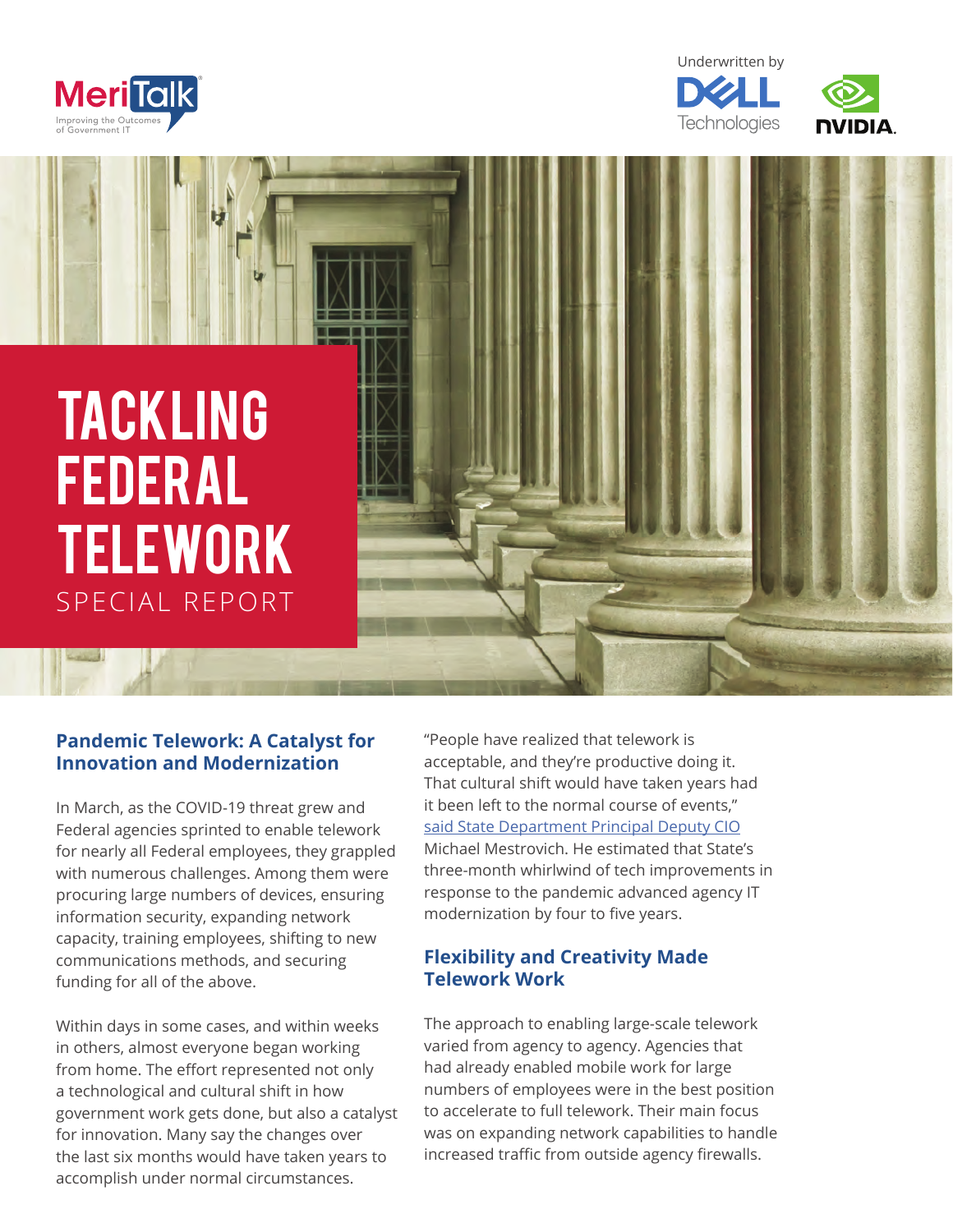"Expanding the data center infrastructure that manages virtual desktop applications was also an important focus," said Mahtab Emdadi, a Regional Sales Director at Dell Technologies who works with the State Department.

Agencies that were able to leverage existing technology investments were in a good position to pivot to full telework. For example, the Department of Energy had implemented systems over the last three years to enable 30 percent of employees to telework in a continuity of operations environment.

"To get to 80 percent [of employees teleworking], we started in mid-February. We had a pool of laptops that we use for travel, and the IT operations organization immediately started handing them out to make sure people could work from home," [said Rocky Campione](https://www.meritalk.com/articles/cio-crossroads-federal-it-in-the-covid-crisis-energy-edition-2/), CIO at the Department of Energy.

At the State Department, where telework had been considered an accommodation in the event of a long illness or similar event, few employees had laptops. However, the department had a virtual desktop environment that it quickly ramped up. Within three weeks, the department doubled its virtual desktop capacity from 5,000 to 10,000, and then tripled it with newly ordered equipment. State also upgraded its firewalls and internet circuits.

"The pandemic was also a stimulus for creative problem solving. One example is the FBI, which is developing a highly secure mobile device in its Enterprise Remote Access Mobile Systems unit," said Emdadi. Another is the Department of Homeland Security, which developed a derived alternative credential to enable logical access to the department network for new employees and contractors, as well as current employees whose personal identity verification cards expire while they are working from home.

"It doesn't do you any good to have all this great technology if you can't authenticate to the network – so that was a huge success story," [said Beth Cappello,](https://www.meritalk.com/articles/cio-crossroads-federal-it-in-the-covid-crisis-dhs-edition/) Deputy CIO at DHS.

## **Agencies Prepare to Enable Remote Work for the Long Haul**

Now that agencies have settled into full telework mode, their focus has shifted from enablement to technology optimization and modernization.

*"As we go forward and hot wash our capabilities for the next event … we'll look back at the fundamentals: people, processes, technologies, and examine what our workforce needs to be successful in this posture," Cappello said.*

At the State Department, the pandemic was a catalyst to modernize the infrastructure supporting remote work. "Working with Dell, the department implemented software-defined, cloud-ready infrastructure with [Dell EMC](https://www.delltechnologies.com/en-us/converged-infrastructure/vxrail/index.htm)  [VxRail Hyperconverged Infrastructure](https://www.delltechnologies.com/en-us/converged-infrastructure/vxrail/index.htm), which integrates storage, compute, and virtualization in a single, turnkey appliance," said Emdadi. "The IT team gains tremendous efficiencies, because it doesn't have to integrate and manage solution components individually throughout the lifecycle."



At the Department of Energy, Campione asked, "How can we do it better?" He zeroed in on the department's virtual private cloud capabilities and requested funds in the IT supplemental budget to bolster them. "There are obviously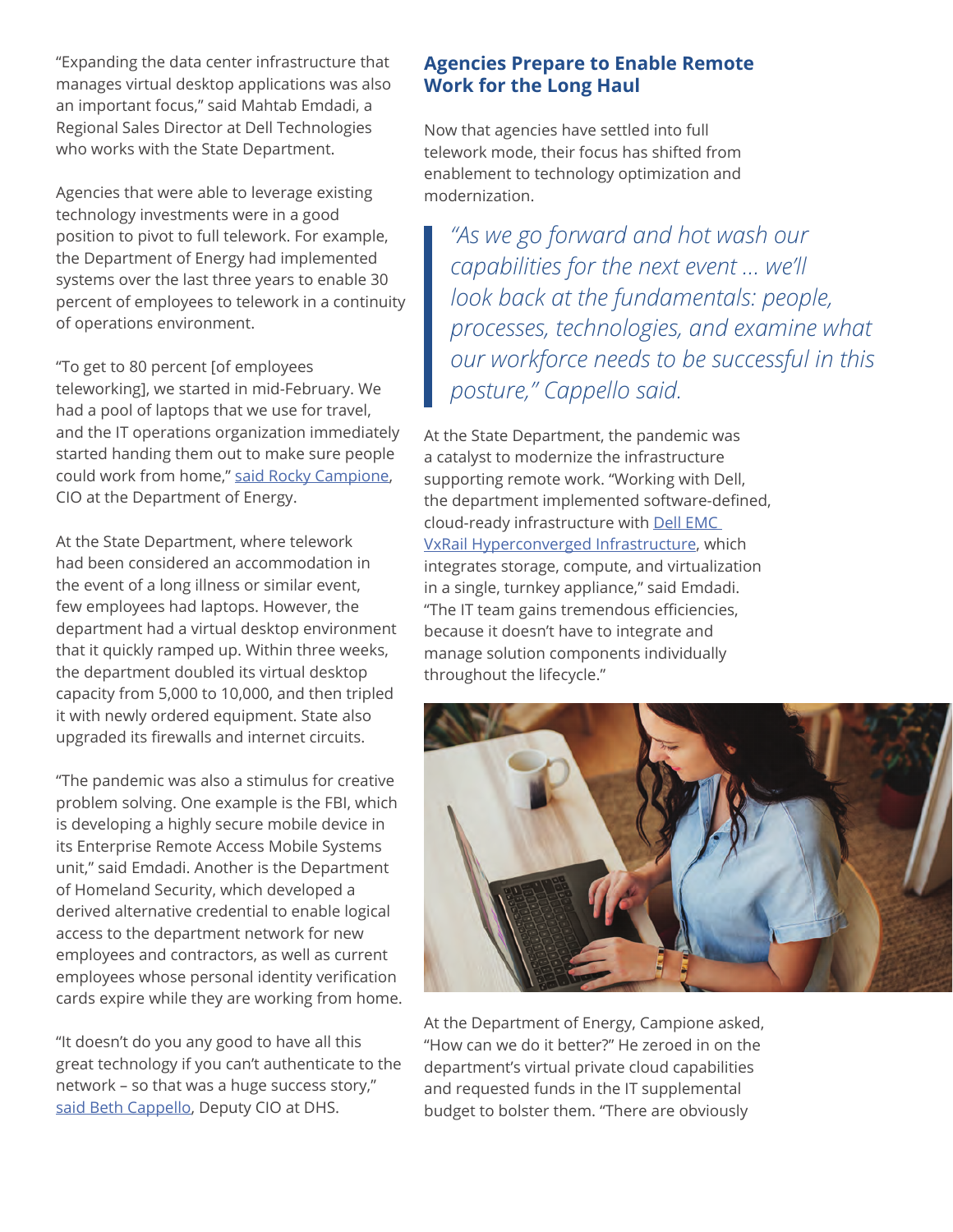things that we can improve," he said. "We were very grateful for the support in the building, in the government, and on the Hill."

Energy continues to optimize its technology for remote work. "After the initial surge to get everyone online at home, we are focusing on tailoring the technology to meet the needs of specific user groups, such as creating digital personas based on individual profiles," said Matt Walker, a Regional Sales Director for Dell Technologies who works with Energy.

# **Best Practices and Lessons Learned Offer a Roadmap for Telework Enablement**

Emdadi and Walker offer best practices and lessons learned from their work with Federal agencies in the pandemic response:

• Re-consider cloud/workload options given the expanded remote work environment. Some agencies are expanding their private cloud infrastructure to repatriate some workloads from public cloud providers.

*"A hybrid cloud approach that leverages both public and private cloud together gives agencies the flexibility they want with the enhanced security they need. Providing support for multiple cloud environments is essential for digital transformation in government," Emdadi noted. "If agencies don't have a private cloud, the pandemic is a catalyst to create one."*



- Plan, but be flexible. Many agencies need to manage both on-premises and offpremises users, Walker notes. "Taking that into consideration upfront when developing solutions will help agencies manage varied workforce needs in the future," he said.
- Leverage existing investments, but don't try to fit a square peg into a round hole. "A lot of existing investments can't provide the capabilities agencies need, and trying to mold them into what they want can create more pain," Emdadi said. "Agencies that have the greatest success are using the funding that comes with this event to start with a greenfield and build new capabilities that will move them forward."
- Interagency communication about what's working and what's not, procurement paths, use cases, and more is invaluable. "Getting that real-life perspective from agency counterparts is so important," Walker said. "You don't have to go it alone, and you don't have to recreate the wheel."

# **Pandemic Response Brings About Permanent Shift in Our Thinking**

COVID-19 is an unprecedented crisis for our nation and the world. The collective response to it is a tremendous opportunity as well, government and industry executives agreed. For Federal telework, technology existed to enable remote productivity on a large scale prior to the pandemic, but funding did not and attitudes hadn't come around. All that has changed. Agencies that didn't have substantial modernization budgets have accessed new funding, and the last few months have shown that the business of government can continue unabated with a widely dispersed workforce. COVID-19 has been a forcing function that leapfrogged several generations of cultural and technological innovation.

"We've demonstrated, from my perspective, that we can continue business operations and be successful, efficient, and effective, in a remote work posture," Cappello said. "We are going to have a permanent shift in our thinking."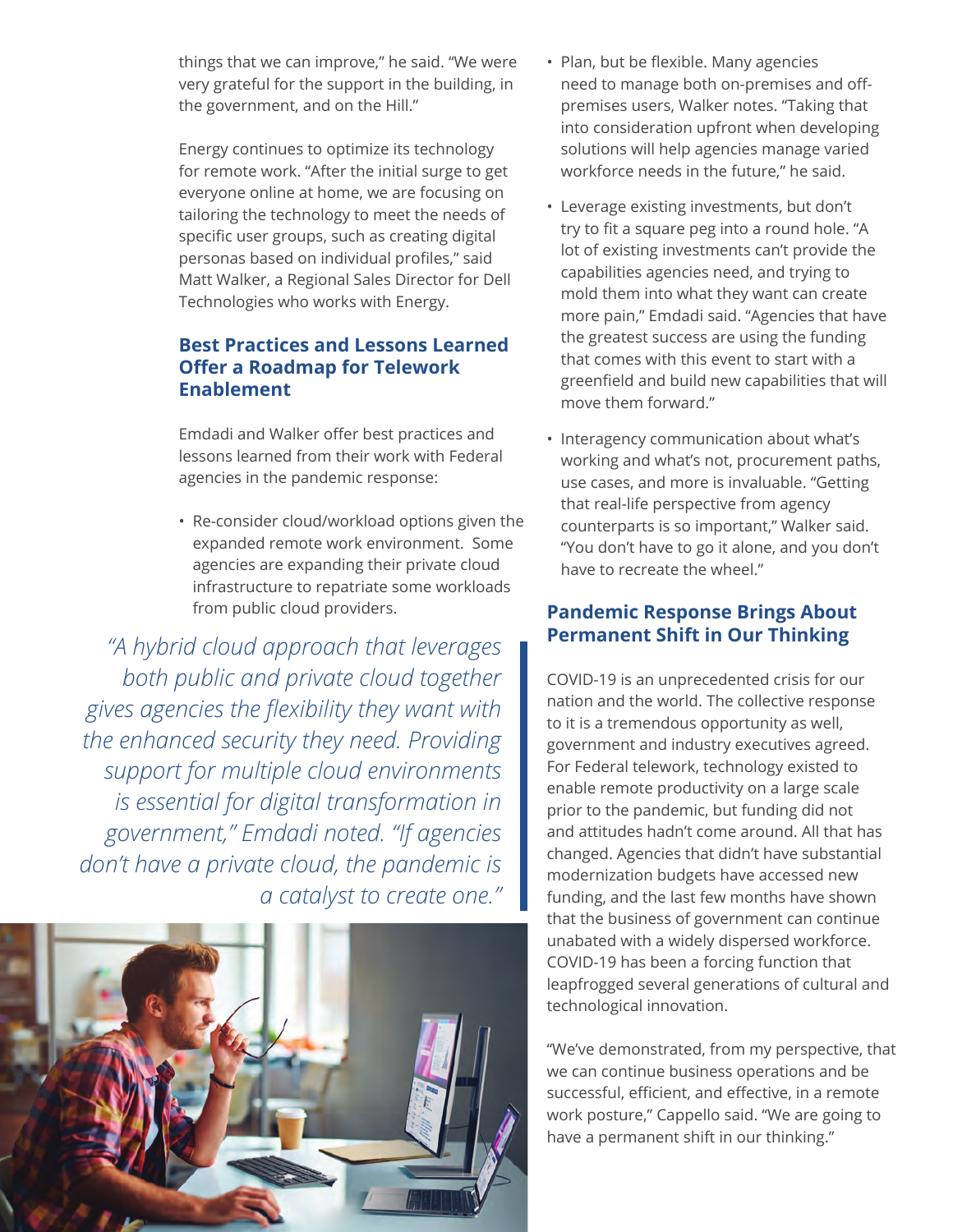# Executive Q&A: NVIDIA'S CHIP CARR ON EVOLVING THE TELEWORK ENVIRONMENT

MeriTalk recently sat down with Chip Carr, Senior Manager of Virtual GPU Technology at NVIDIA to discuss how Federal agencies have transitioned to telework environments while introducing new technologies, applications and collaboration tools – and what Carr sees going forward.

#### **MeriTalk: What advice have you given agencies that need to expand or improve telework capabilities over the last few months?**

**Carr:** The first advice NVIDIA gives to agencies is that they do not need to limit their VDI deployments to non-graphics users, because just about any application can be virtualized and just about any user can use a virtual machine (VM) and have a great experience working remotely by leveraging NVIDIA virtual GPU (vGPU) technology. Even though Federal leaders initially focused on VDI for providing basic office functionality, much more can be offered thanks to GPU-accelerated VMs, including access to video collaboration tools, high definition monitors, up to 8K, and multiple monitors versus just one. And, you can support higher-end use cases as well for engineers, analysts, and data scientists.

Desktops for these users have traditionally been very difficult to virtualize because they need GPUs. Once we introduced NVIDIA vGPU technology in 2013, these end users could now access their applications and data remotely, and we've continued to expand this functionality ever since.

#### **MeriTalk: What do agencies need to do to expand or support telework moving forward?**

**Carr:** There are two areas that agencies should focus on to prepare for the future of telework. First, employees are spending more time using video and collaboration tools, such as Webex and Zoom, and must have a good user experience to remain productive. NVIDIA testing has shown that running these applications in a CPU-only VDI environment can result in a poor experience which is almost unusable. Agencies can prepare themselves for the future – as applications become even more robust – by deploying a powerful VDI environment now. Second, agencies must expand support for engineers, analysts, and data scientists to also leverage the VDI environment, because with NVIDIA vGPU they can access applications in virtual workstations that are indistinguishable from their physical workstations.

## **MeriTalk: How have you worked through some of these challenges with agencies during this time as they try to figure out remote work?**

**Carr:** *When we engage with a customer, NVIDIA always starts by understanding the problem so that we are in the best position to help solve the challenges.*

We take the time to understand the employee workflows and the types of data they use. And we work closely with the software development community, for example ESRI, to ensure our combined solution works well together – which in turn helps our customers. As we start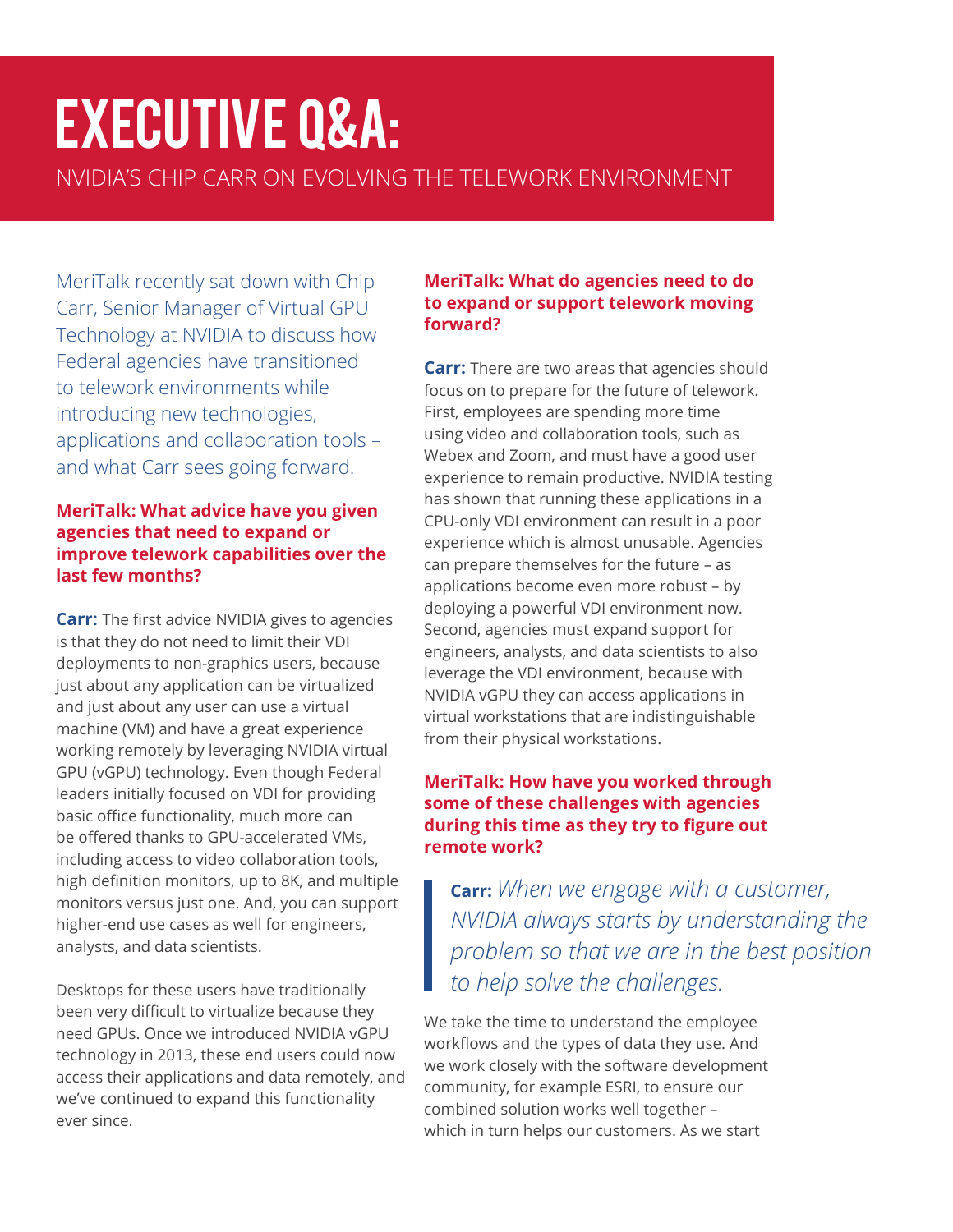to understand the needs and consider the variables, we get a picture of the user profile. The team can then create an optimal user experience.

Videoconferencing is a key use case. Everyone working from home is using collaboration tools – Zoom, Skype, Microsoft Teams, WebEx. Seeing one another on camera is helpful – it helps us psychologically, it helps us connect, it helps us do our work. Those applications all benefit from GPU acceleration. A virtual desktop without GPU is going to struggle to provide a quality user experience because you need the GPU to handle the video stream. That is where vGPU comes in, delivering the user experience and performance employees expect.



When we start to talk about knowledge workers, you have to think about everything users are doing all day, and what they need. Good communication is critical to all functions of the mission. Users get bad video and choppy audio when the virtual machine is overloaded and can't process everything fast enough. Adding GPUs to the virtual desktop significantly improves video and audio performance because you free up the CPU resources. Other use cases include virtual workstations running applications like ArcGIS Pro or CATIA, for example. These applications would be pretty much unusable in a virtualized environment without a GPU. As we work through challenges

with customers – it all comes back to key questions: What are you doing? How do you do it? What apps do you use? Tell me about your data.

#### **MeriTalk: What type of agencies have had success making the adjustment to full telework, or are close to it? Can you share some use case examples?**

**Carr:** We have seen many examples of agencies who have made a successful adjustment to telework. Some were well positioned in advance, and levered vGPU technology early on, and some quickly adopted these strategies once the pandemic hit. This is across the DoD, civilian agencies, and Intelligence Community as well.

One of the biggest barriers for VDI is a poor user experience. Once people feel that they can't be productive working in a virtual machine, they don't want to use it. The types of agencies and departments that have had success are the ones that offer VDI with the user experience in mind. Providing desktop performance remotely without sacrifices, and making sure people can work efficiently and productively without frustrating delays or dropped frames can be a key to success.

Those with virtual desktops, especially VDI with vGPU, didn't miss a beat. Those with VDI just for use within their office environment tried to connect with a VPN, and had challenges. With a VPN connection, all computing is still done locally. Users pull data down to their laptop, but there are security risks. All data stored on the laptop is exposed to the home network, and to anyone who has access to that network.

With VDI, no data is stored locally. Everything sent across the network is a video stream. Organizations using VDI with vGPU were able keep their full team productive and secure, easily and quickly. As an example, one organization in the ship building industry needed to execute design reviews that involved very large files, 20-25GBs. Using vGPU and VMware technology, they continued reviews from home, seamlessly – impossible without the vGPU technology.